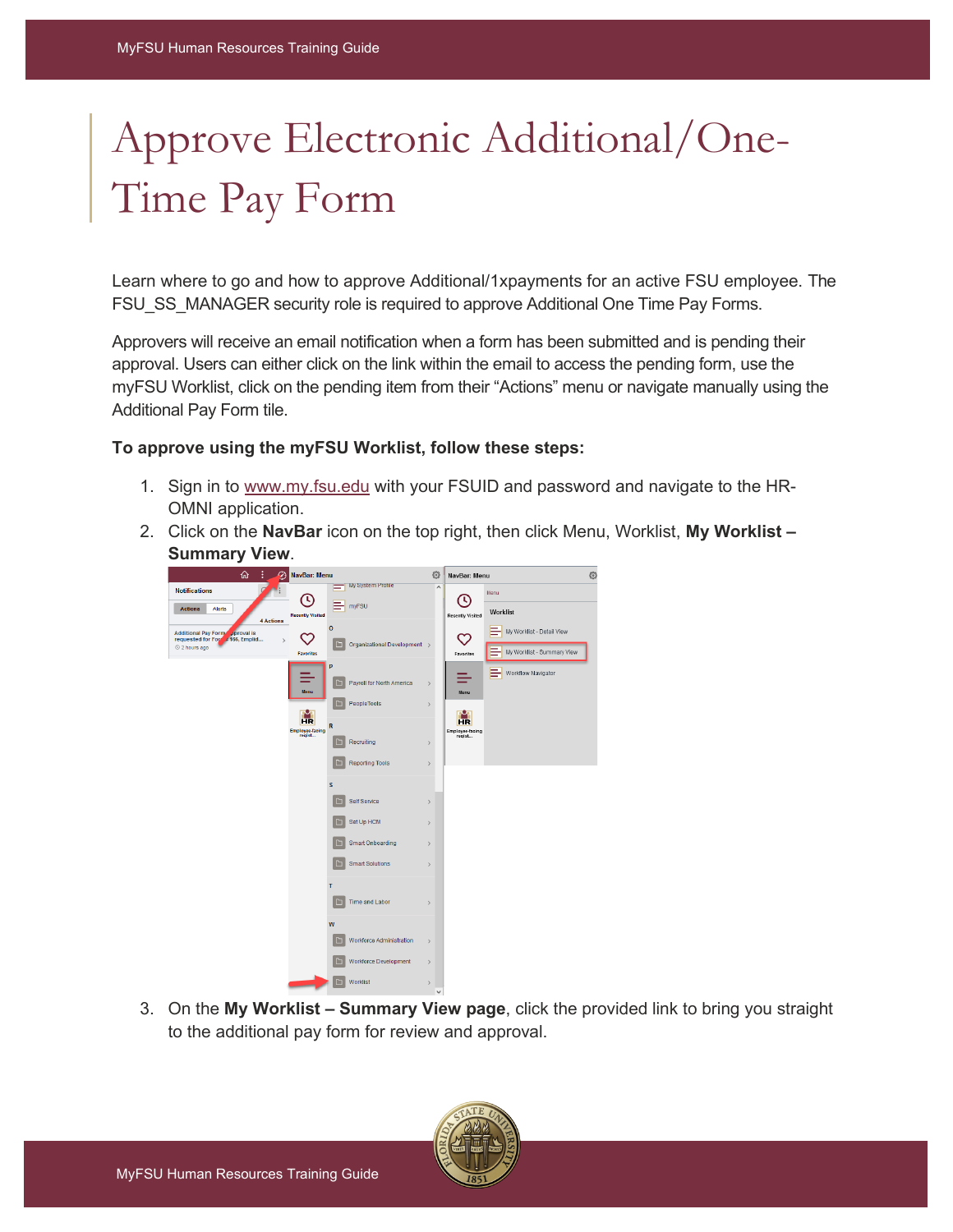| < Worklist Details            |            |                         |                           |                               |        | <b>Worklist</b>                                                                               |             |              |                                                    |
|-------------------------------|------------|-------------------------|---------------------------|-------------------------------|--------|-----------------------------------------------------------------------------------------------|-------------|--------------|----------------------------------------------------|
| <b>Worklist</b>               |            |                         |                           |                               |        |                                                                                               |             |              |                                                    |
| Detail View                   |            |                         | <b>Worklist Filters</b>   |                               |        | $\Box$ Feed -                                                                                 |             |              |                                                    |
| <b>Worklist Items</b>         |            |                         |                           |                               |        |                                                                                               |             |              |                                                    |
| $\mathbb{E} \left  \right $ Q |            |                         |                           |                               |        |                                                                                               |             | $\mathbb{R}$ | $1-3$ of $3$<br>$\mathbb{H}$<br>View All<br>$\sim$ |
| From                          | Date From  | <b>Work Item</b>        | <b>Worked By Activity</b> | <b>Approval Type Priority</b> |        | Link                                                                                          |             |              |                                                    |
| Seminole, Sally               | 04/19/2022 | <b>Approval Routing</b> | Approval Workflow         |                               | $\sim$ | FSU_ADDL_FORM, 378, SHARE,<br>2022-01-31, N_0, FSU_FORM_ID:166<br>EMPLID:000008471 EMPL_RCD:0 | Mark Worked |              | Reassign                                           |

- 4. Review the details of the form to confirm the payment amount, details, and justification.
- 5. Enter **Approver Comments** and select **"Approve"** to approve the form. Select **"Deny"** to terminate the Additional/One Time Pay Form. Select **"Cancel"** to send the form back to the Originator for edits and resubmission. The **"Return"** button will bring you back to the previous page.

| <b>Approver Comments</b> |      |        |        |  |
|--------------------------|------|--------|--------|--|
|                          |      |        |        |  |
| Approve                  | Deny | Cancel | Return |  |

Once approved by all department users, the form will route to the Office of Human Resources for final review and approval.

## **To Approve an Additional Pay form using the Actions menu, follow these steps:**

- 1. Sign in to [www.my.fsu.edu](http://www.my.fsu.edu/) with your FSUID and password and navigate to the HR-OMNI application.
- 2. Under the Notifications panel within the **Actions** tab, you will see any pending Additional/One Time Payment forms.
- 3. Click the provided link to bring you straight to the additional pay form for review and approval.



4. Follow **Steps 4-5** above to complete the approval of the form.

## **To Approve an Additional Pay form using the Additional Pay Form page, follow these steps:**

- 1. Sign in to [www.my.fsu.edu](http://www.my.fsu.edu/) with your FSUID and password and navigate to the HR-OMNI application.
- 2. Click on the **NavBar** icon on the top right, then click Menu, Workforce Administration, FSU HR-Custom, **FSU Additional Pay Form**.

Approve Electronic Additional One-Time Form | Last Update April 2022 **2**